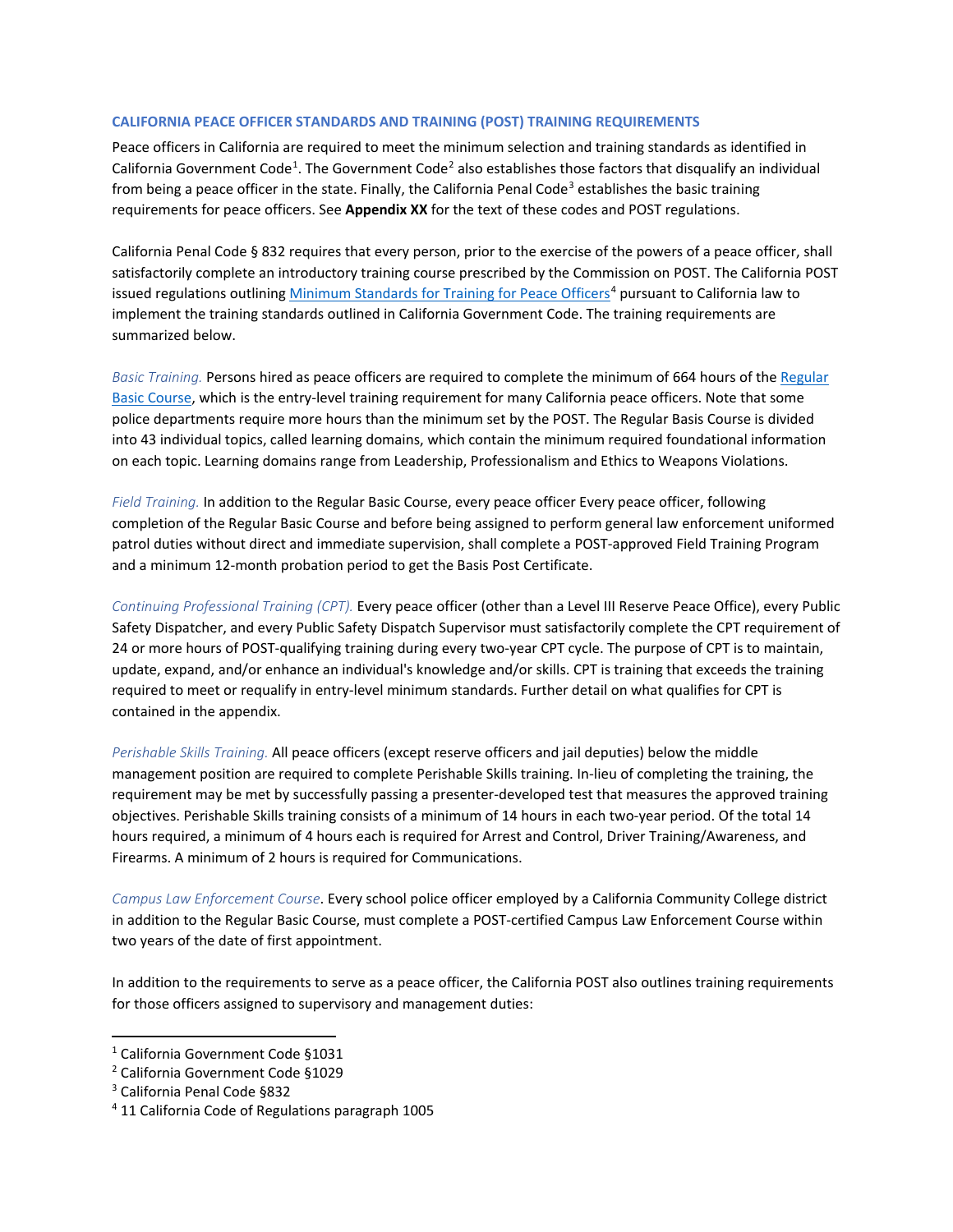*Supervisory Course.* Every peace officer (except jail deputies) promoted, appointed, or transferred to a first-level supervisory position must satisfactorily complete a certified Supervisory Course either 12 months prior to promotion or within 12 months after the initial promotion, appointment, or transfer to such position.

*Management Course.* Every peace officer (except all jail deputies) promoted, appointed, or transferred to a middle management position after July 1, 2018, shall satisfactorily complete a certified Management Course either 12 months prior to promotion or within 12 months after the initial promotion, appointment, or transfer to such position.

### **APPENDIX C: CALFORNIA GOVERNMENT CODE AND PENAL CODE**

### *Government Code 1029*

(a) Except as provided in subdivision (b), (c), or (d), each of the following persons is disqualified from holding office as a peace officer or being employed as a peace officer of the state, county, city, city and county or other political subdivision, whether with or without compensation, and is disqualified from any office or employment by the state, county, city, city and county or other political subdivision, whether with or without compensation, which confers upon the holder or employee the powers and duties of a peace officer:

(1) Any person who has been convicted of a felony.

(2) Any person who has been convicted of any offense in any other jurisdiction which would have been a felony if committed in this state.

(3) Any person who, after January 1, 2004, has been convicted of a crime based upon a verdict or finding of guilt of a felony by the trier of fact, or upon the entry of a plea of guilty or nolo contendere to a felony. This paragraph shall apply regardless of whether, pursuant to subdivision (b) of Section 17 of the Penal Code, the court declares the offense to be a misdemeanor or the offense becomes a misdemeanor by operation of law.

(4) Any person who has been charged with a felony and adjudged by a superior court to be mentally incompetent under Chapter 6 (commencing with Section 1367) of Title 10 of Part 2 of the Penal Code.

(5) Any person who has been found not guilty by reason of insanity of any felony.

(6) Any person who has been determined to be a mentally disordered sex offender pursuant to Article 1 (commencing with Section 6300) of Chapter 2 of Part 2 of Division 6 of the Welfare and Institutions Code.

(7) Any person adjudged addicted or in danger of becoming addicted to narcotics, convicted, and committed to a state institution as provided in Section 3051 of the Welfare and Institutions Code.

(b) (1) A plea of guilty to a felony pursuant to a deferred entry of judgment program as set forth in Sections 1000 to 1000.4, inclusive, of the Penal Code shall not alone disqualify a person from being a peace officer unless a judgment of guilty is entered pursuant to Section 1000.3 of the Penal Code.

(2) A person who pleads guilty or nolo contendere to, or who is found guilty by a trier of fact of, an alternate felony-misdemeanor drug possession offense and successfully completes a program of probation pursuant to Section 1210.1 of the Penal Code shall not be disqualified from being a peace officer solely on the basis of the plea or finding if the court deems the offense to be a misdemeanor or reduces the offense to a misdemeanor.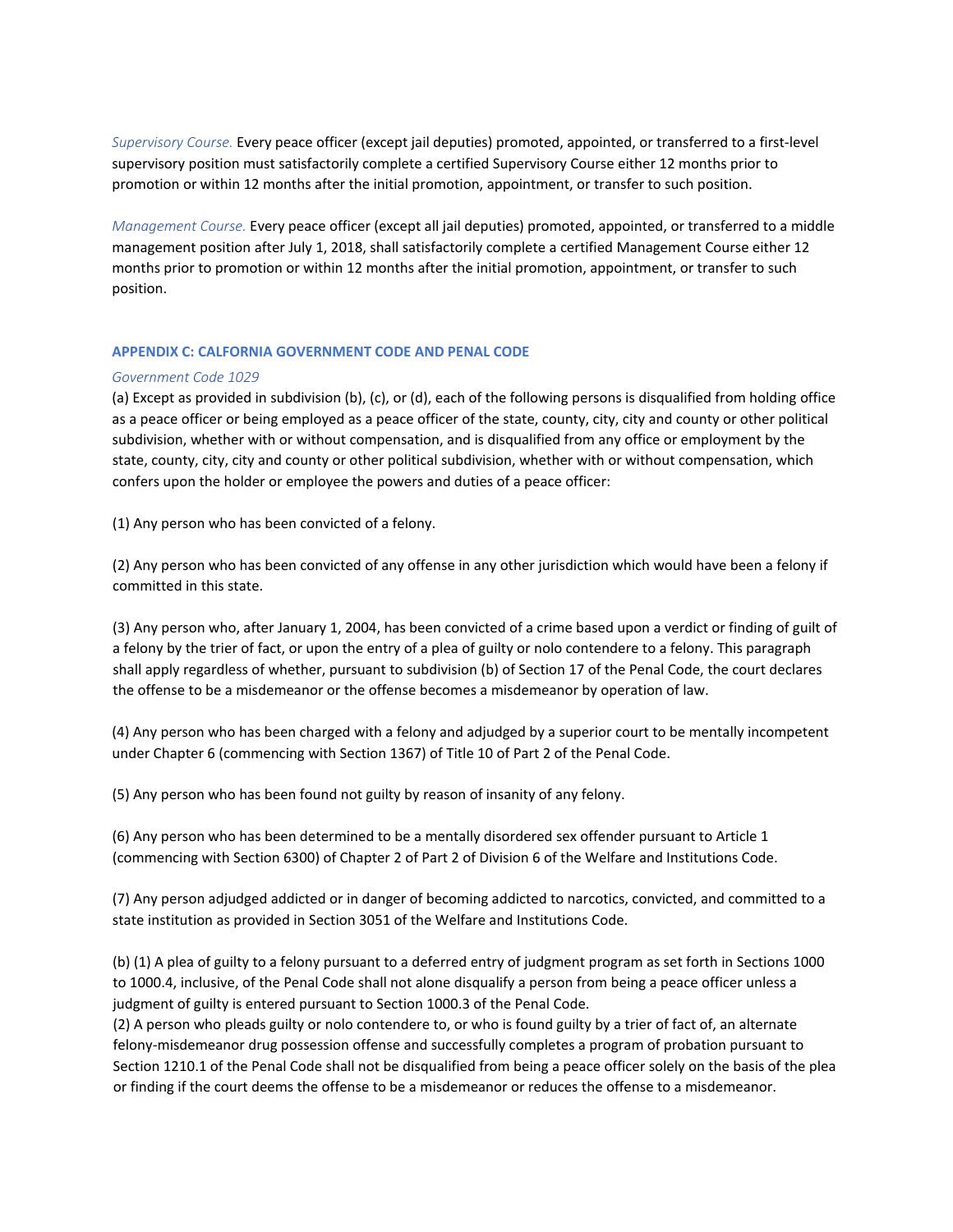(c) Any person who has been convicted of a felony, other than a felony punishable by death, in this state or any other state, or who has been convicted of any offense in any other state which would have been a felony, other than a felony punishable by death, if committed in this state, and who demonstrates the ability to assist persons in programs of rehabilitation may hold office and be employed as a parole officer of the Department of Corrections or the Department of the Youth Authority, or as a probation officer in a county probation department, if he or she has been granted a full and unconditional pardon for the felony or offense of which he or she was convicted. Notwithstanding any other provision of law, the Department of Corrections or the Department of the Youth Authority, or a county probation department, may refuse to employ that person regardless of his or her qualifications.

(d) Nothing in this section shall be construed to limit or curtail the power or authority of any board of police commissioners, chief of police, sheriff, mayor, or other appointing authority to appoint, employ, or deputize any person as a peace officer in time of disaster caused by flood, fire, pestilence or similar public calamity, or to exercise any power conferred by law to summon assistance in making arrests or preventing the commission of any criminal offense.

(e) Nothing in this section shall be construed to prohibit any person from holding office or being employed as a superintendent, supervisor, or employee having custodial responsibilities in an institution operated by a probation department, if at the time of the person's hire a prior conviction of a felony was known to the person's employer, and the class of office for which the person was hired was not declared by law to be a class prohibited to persons convicted of a felony, but as a result of a change in classification, as provided by law, the new classification would prohibit employment of a person convicted of a felony.

*(Amended by Stats. 2003, Ch. 297, Sec. 1. Effective January 1, 2004.)*

# *Government Code 1031*

Each class of public officers or employees declared by law to be peace officers shall meet all of the following minimum standards:

(a) Be a citizen of the United States or a permanent resident alien who is eligible for and has applied for citizenship, except as provided in Section 2267 of the Vehicle Code.

- (b) Be at least 18 years of age.
- (c) Be fingerprinted for purposes of search of local, state, and national fingerprint files to disclose a criminal record.

(d) Be of good moral character, as determined by a thorough background investigation.

(e) Be a high school graduate, pass the General Education Development Test or other high school equivalency test approved by the State Department of Education that indicates high school graduation level, pass the California High School Proficiency Examination, or have attained a two-year, four-year, or advanced degree from an accredited college or university. The high school shall be either a United States public school, an accredited United States Department of Defense high school, or an accredited or approved public or nonpublic high school. Any accreditation or approval required by this subdivision shall be from a state or local government educational agency using local or state government approved accreditation, licensing, registration, or other approval standards, a regional accrediting association, an accrediting association recognized by the Secretary of the United States Department of Education, an accrediting association holding full membership in the National Council for Private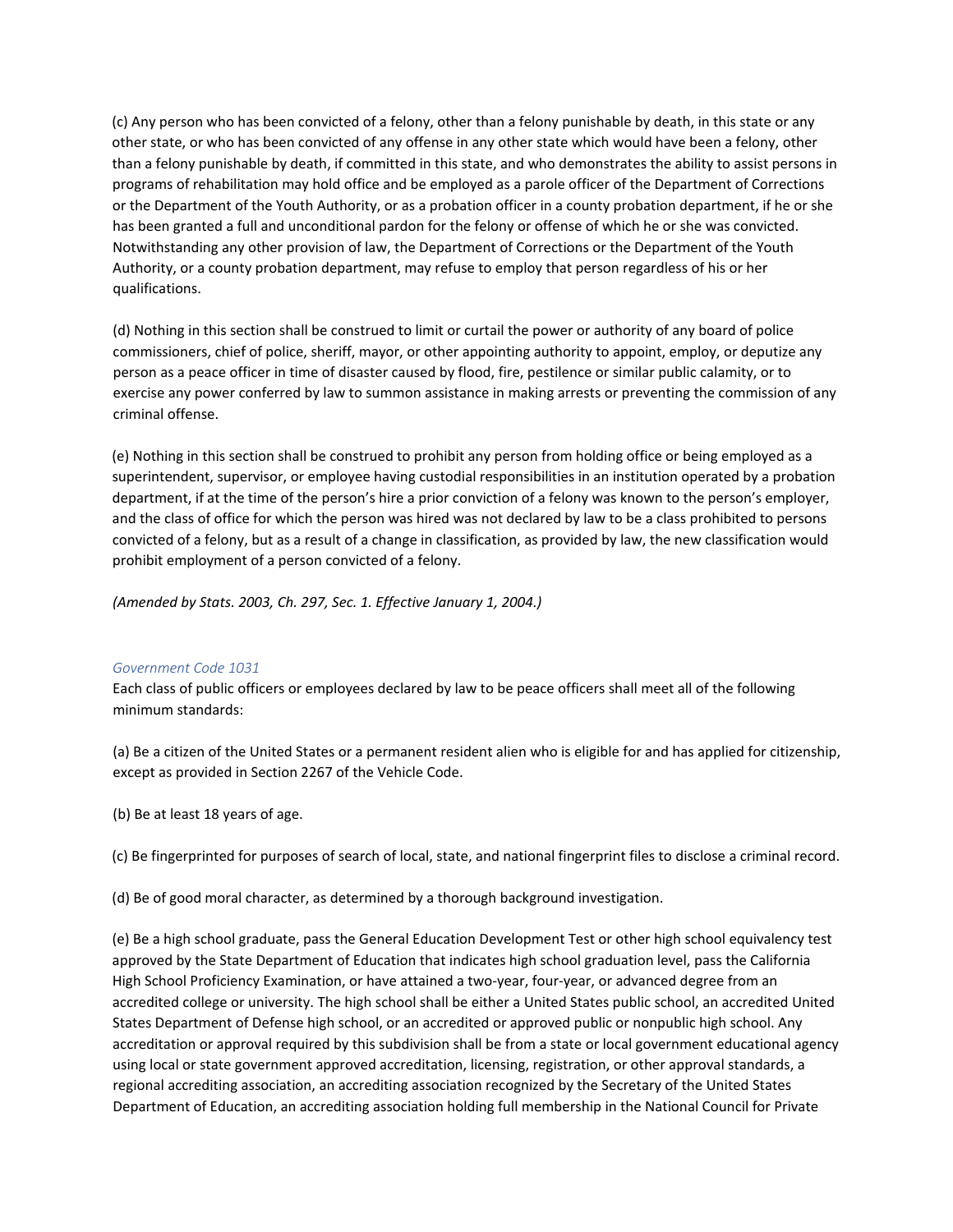School Accreditation (NCPSA), an organization holding full membership in AdvancED, an organization holding full membership in the Council for American Private Education (CAPE), or an accrediting association recognized by the National Federation of Nonpublic School State Accrediting Associations (NFNSSAA).

(f) Be found to be free from any physical, emotional, or mental condition, including bias against race or ethnicity, gender, nationality, religion, disability, or sexual orientation, that might adversely affect the exercise of the powers of a peace officer.

(1) Physical condition shall be evaluated by a licensed physician and surgeon.

(2) Emotional and mental condition shall be evaluated by either of the following:

(A) A physician and surgeon who holds a valid California license to practice medicine, has successfully completed a postgraduate medical residency education program in psychiatry accredited by the Accreditation Council for Graduate Medical Education, and has at least the equivalent of five full-time years of experience in the diagnosis and treatment of emotional and mental disorders, including the equivalent of three full-time years accrued after completion of the psychiatric residency program.

(B) A psychologist licensed by the California Board of Psychology who has at least the equivalent of five full-time years of experience in the diagnosis and treatment of emotional and mental disorders, including the equivalent of three full-time years accrued post doctorate.

The physician and surgeon or psychologist shall also have met any applicable education and training procedures set forth by the California Commission on Peace Officer Standards and Training designed for the conduct of preemployment psychological screening of peace officers.

(g) This section shall not be construed to preclude the adoption of additional or higher standards, including age.

*(Amended by Stats. 2020, Ch. 322, Sec. 1. (AB 846) Effective January 1, 2021.)*

# *Government Code 1031.3.*

- (a) The Commission on Peace Officer Standards and Training, by January 1, 2022, shall study, review, and update their regulations and associated screening materials related to the emotional and mental condition evaluation required by Section 1031 to incorporate both of the following:
- (1) Identification of explicit bias towards race or ethnicity, gender, nationality, religion, disability, or sexual orientation.
- (2) Identification of implicit bias towards race or ethnicity, gender, nationality, religion, disability, or sexual orientation.
- (b) For the purpose of this section, race or ethnicity, gender, nationality, religion, disability, and sexual orientation have the same meaning as incorporated by Section 422.55 of the Penal Code.

*(Added by Stats. 2020, Ch. 322, Sec. 2. (AB 846) Effective January 1, 2021.)*

# *Penal Code 832*

(a) Every person described in this chapter as a peace officer shall satisfactorily complete an introductory training course prescribed by the Commission on Peace Officer Standards and Training. On or after July 1, 1989, satisfactory completion of the course shall be demonstrated by passage of an appropriate examination developed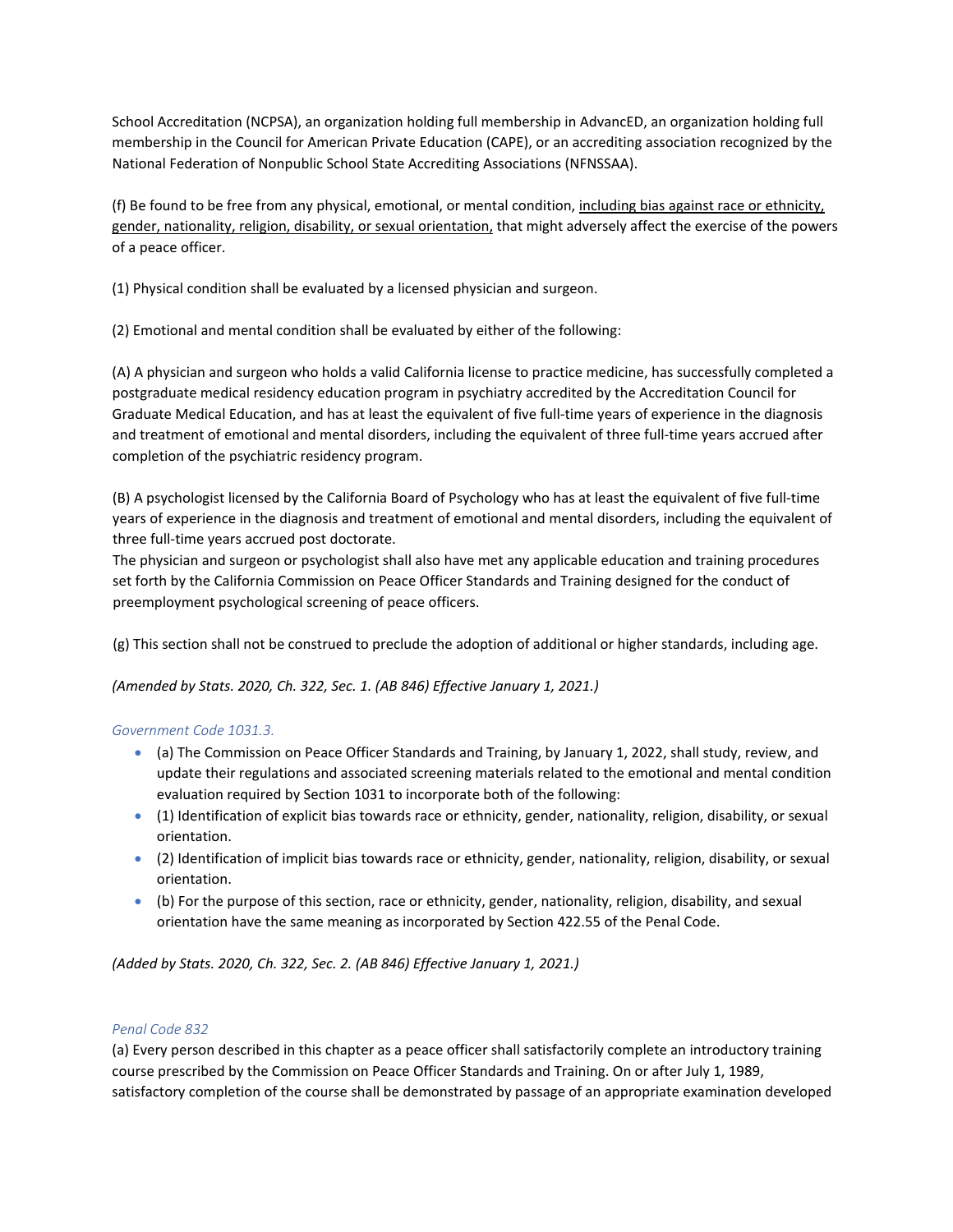or approved by the commission. Training in the carrying and use of firearms shall not be required of a peace officer whose employing agency prohibits the use of firearms.

(b) (1) Every peace officer described in this chapter, prior to the exercise of the powers of a peace officer, shall have satisfactorily completed the training course described in subdivision (a).

(2) Every peace officer described in Section 13510 or in subdivision (a) of Section 830.2 may satisfactorily complete the training required by this section as part of the training prescribed pursuant to Section 13510.

(c) Persons described in this chapter as peace officers who have not satisfactorily completed the course described in subdivision (a), as specified in subdivision (b), shall not have the powers of a peace officer until they satisfactorily complete the course.

(d) A peace officer who, on March 4, 1972, possesses or is qualified to possess the basic certificate as awarded by the Commission on Peace Officer Standards and Training is exempted from this section.

(e) (1) A person completing the training described in subdivision (a) who does not become employed as a peace officer within three years from the date of passing the examination described in subdivision (a), or who has a three-year or longer break in service as a peace officer, shall pass the examination described in subdivision (a) prior to the exercise of the powers of a peace officer, except for a person described in paragraph (2).

(2) The requirement in paragraph (1) does not apply to a person who meets any of the following requirements:

(A) Is returning to a management position that is at the second level of supervision or higher.

(B) Has successfully requalified for a basic course through the Commission on Peace Officer Standards and Training.

(C) Has maintained proficiency through teaching the course described in subdivision (a).

(D) During the break in California service, was continuously employed as a peace officer in another state or at the federal level.

(E) Has previously met the requirements of subdivision (a), has been appointed as a peace officer under subdivision (c) of Section 830.1, and has been continuously employed as a custodial officer as defined in Section 831 or 831.5 by the agency making the peace officer appointment since completing the training prescribed in subdivision (a).

(f) The commission may charge appropriate fees for the examination required by subdivision (e), not to exceed actual costs.

(g) Notwithstanding any other law, the commission may charge appropriate fees for the examination required by subdivision (a) to each applicant who is not sponsored by a local or other law enforcement agency, or is not a peace officer employed by, or under consideration for employment by, a state or local agency, department, or district, or is not a custodial officer as defined in Sections 831 and 831.5. The fees shall not exceed actual costs.

(h) (1) When evaluating a certification request from a probation department for a training course described in this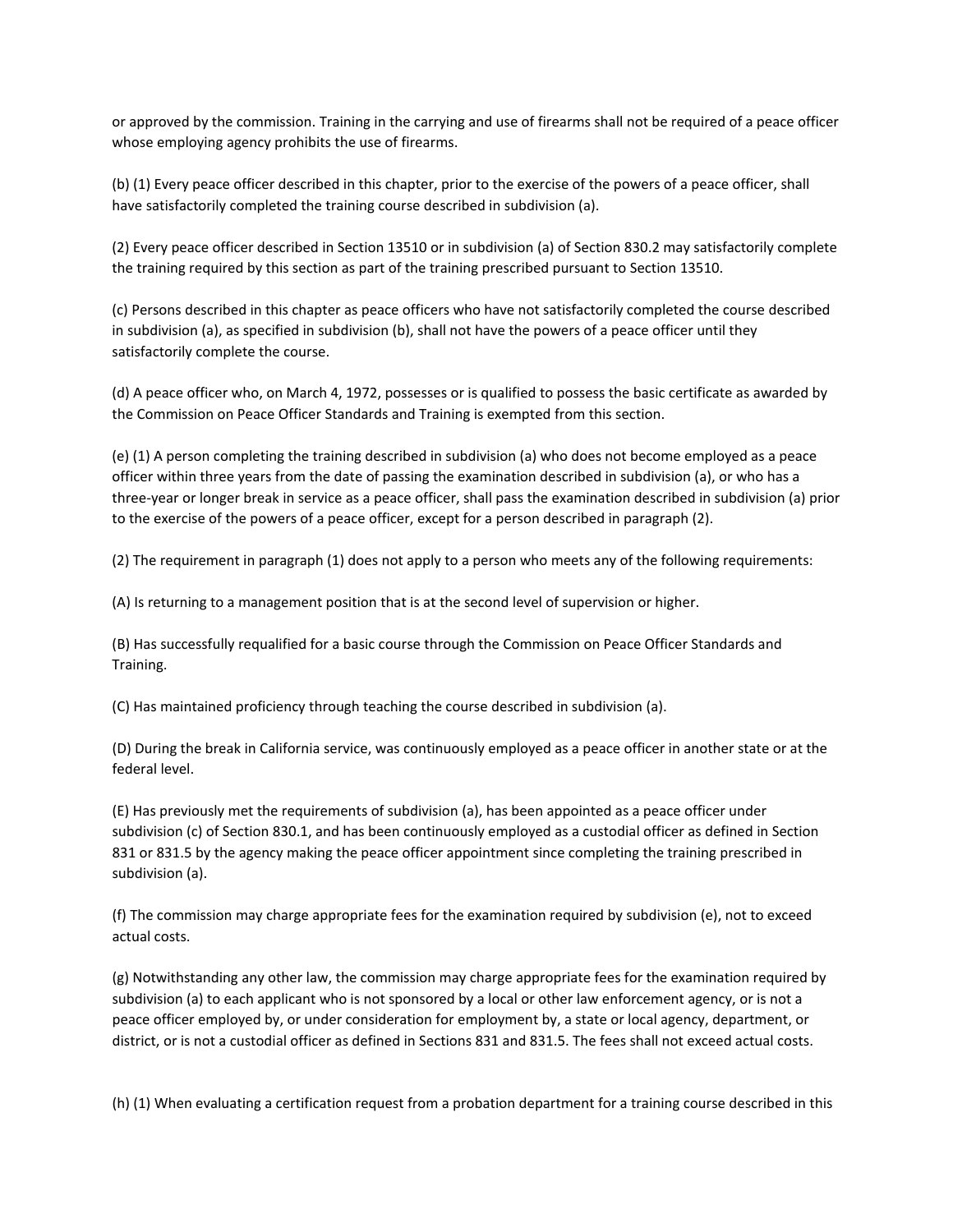section, the commission shall deem there to be an identifiable and unmet need for the training course.

(2) A probation department that is a certified provider of the training course described in this section shall not be required to offer the course to the general public.

*(Amended by Stats. 2015, Ch. 200, Sec. 1. (AB 546) Effective January 1, 2016.)*

### *Penal Code 13651.*

- (a) Every police department, sheriff's office, or other entity that employs peace officers shall review the job description that is used in the recruitment and hiring of those peace officers and shall make changes that emphasize community-based policing, familiarization between law enforcement and community residents, and collaborative problem solving, while de-emphasizing the paramilitary aspects of the job.
- (b) This section is not intended to alter the required duties of any peace officer.
- (c) The Legislature finds and declares that changes to these job descriptions are necessary to allow peace officers to feel like the public can trust law enforcement and to implement problem-solving policing and intelligence-led policing strategies in contrast with reactive policing strategies.

*(Added by Stats. 2020, Ch. 322, Sec. 3. (AB 846) Effective January 1, 2021.)*

### *POST Commission Minimum Standards for Training (11 California Code of Regulations paragraph 1005)*

1005. Minimum Standards for Training. (Refer to Regulation 1007 and Commission Procedure Section H for *Reserve Peace Officer* Training Standards).

(a) Minimum Entry-Level Training Standards (Required)

(1) Basic Course Requirement

Every peace officer, except Reserve Levels II and III, those peace officers listed in subsections 1005(a)(3) [peace officers whose primary duties are investigative], 1005(a)(4) [coroners or deputy coroners], and 1005(a)(7) [jail deputies], shall complete the Regular Basic Course before being assigned duties which include the exercise of peace officer powers. Requirements for the Regular Basic Course are set forth in PAM Section D-1-3. (A) Field Training Program Requirement

Every peace officer, except Reserve Levels II and III, jail deputies, and those officers described in subsections 1005(a)(1)(B)1-5, following completion of the Regular Basic Course and before being assigned to perform general law enforcement uniformed patrol duties without direct and immediate supervision, shall complete a POSTapproved Field Training Program as set forth in PAM Section D-13.

(B) Exemptions to the Field Training Program Requirement

An officer is exempt from the Field Training Program requirement following completion of the Regular Basic Course:

1. While the officer's assignment remains custodial related, or

2. If the officer's employing department does not provide general law enforcement uniformed patrol services and the department has been granted an exemption as specified in Regulation 1004, or

- 3. If the officer is a lateral entry officer possessing a POST Basic Certificate and who has either:
- a. Completed a POST-approved Field Training Program, or
- b. One year previous experience performing general law enforcement uniformed patrol duties, or

4. If the officer was a Level I Reserve and is appointed to a full-time peace officer position within the same department and has previously completed the department's entire POST-approved Field Training Program within the last 12 months of the new appointment, or has the signed concurrence of the department head attesting to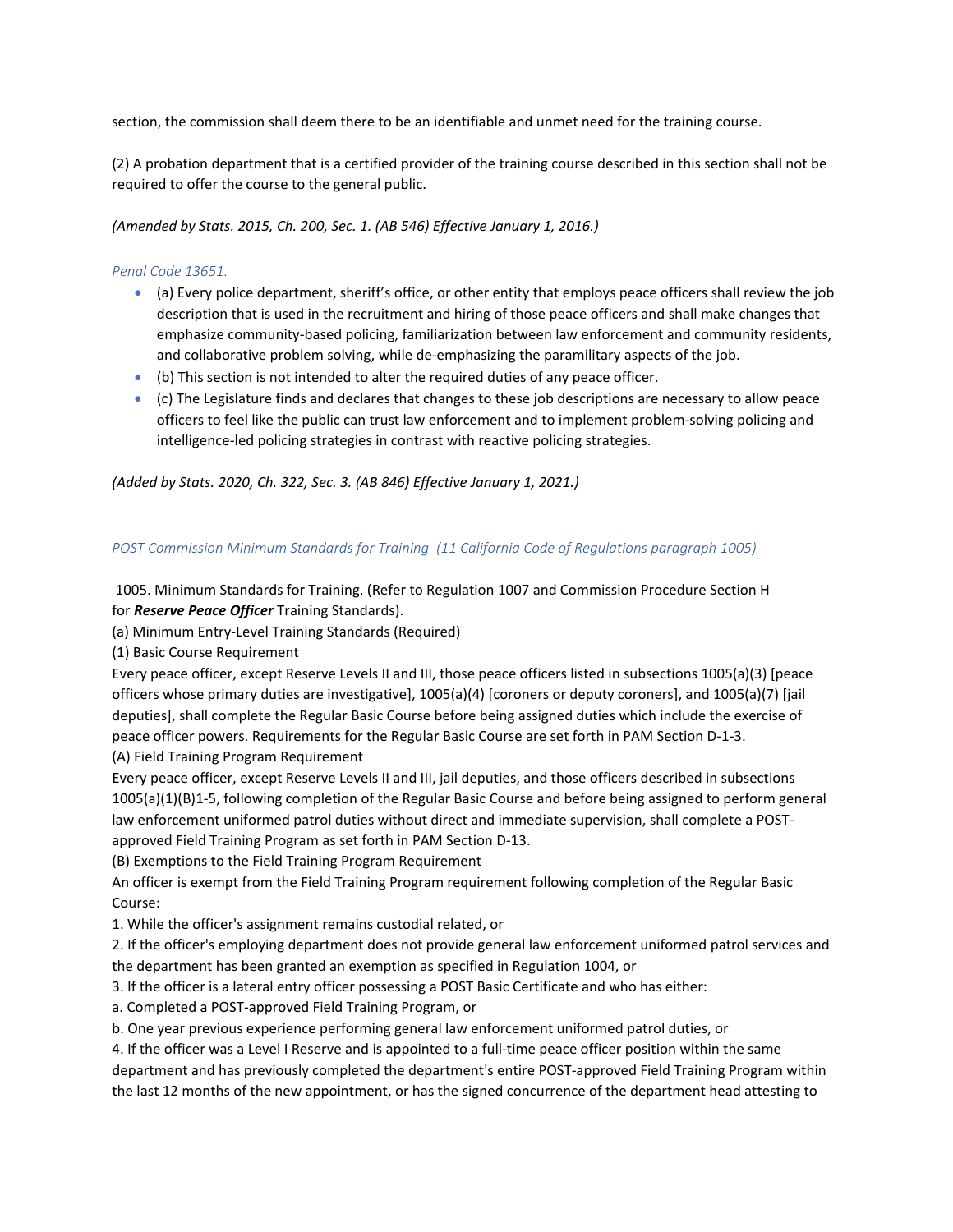the individual's competence, based upon experience and/or other field training as a solo general law enforcement uniformed patrol officer, or

5. If the officer's employing department has obtained approval of a field training compliance extension request provided for in Regulation 1004.

More specific information regarding basic training requirements is located in PAM Section D-1.

(C) Basic Course Waiver

A Basic Course Waiver (BCW) provides an exemption from the Regular Basic Course (RBC) or Specialized Investigator Basic Course (SIBC) training requirements. A BCW is granted to individuals with qualifying out of state or federal law enforcement experience, whose law enforcement training, experience and education are deemed by POST to demonstrate sufficient law enforcement knowledge, skill and proficiency. The prescribed course of training appropriate to the individual's appointment is determined by the Commission and is specified in sections 1005(a) or 1007(a). The requirements for the RBC and SIBC are specified in Commission Procedure Section D-1. Acceptance of the BCW in lieu of successful completion of a RBC or SIBC is at the discretion of the employing agency. The BCW does not determine an individual's employability, nor is it a means of requalifying training. Individuals with prior qualifying California law enforcement experience are not eligible for the BCW and must complete requalification as defined in Regulation 1008.

A BCW is valid for three years from the date it is granted. After three years, the requirements for requalification or attendance in a RBC or SIBC attach, as specified in Regulation 1008. Individuals may not apply for a second BCW. A waiver of attendance for the RBC will satisfy attendance at SIBC. However, a waiver of attendance for SIBC training does not satisfy the RBC training requirement.

1. Eligibility

a. Regular Basic Course Waiver

To be eligible for a waiver of the RBC, an individual must meet the following training, education and experience requirements:

i. Successful completion of a 200 hour minimum basic general law enforcement training course certified or approved by California POST or a similar standards agency of another state, or a federal agency general law enforcement basic course, and

ii. At least 664 hours of general law enforcement training, which includes the basic course requirement listed in Regulation  $1005(a)(1)(A)$  and

iii. Legislatively mandated training included in the POST-certified RBC, and

iv. At least one year of out-of-state general law enforcement experience as defined in Regulation 1001. Experience must have been acquired subsequent to the completion of basic training.

b. Specialized Investigators' Basic Course (SIBC) Waiver

To be eligible for a waiver of the SIBC, an individual must meet the following training, education and experience requirements:

i. Successful completion of a basic investigative course similar in content to the SIBC, certified or approved by California POST or a similar standards agency of another state, or a federal agency general or investigative basic course.

ii. At least 591 hours of investigative or general law enforcement training, which includes the basic course requirement listed in Regulation 1005(a)(1)(a), and

iii. Legislatively mandated training included in the POST-certified SIBC, and

iv. At least one year of out-of-state investigative or general law enforcement experience. Experience must have been acquired subsequent to the completion of basic training and, as determined by POST, commensurate with law enforcement duties of California investigative agencies.

2. Basic Course Waiver Process

A Basic Course Waiver shall be determined through a four-step process: (1) Application/Self-Assessment, Documentation, and Fee Requirements; (2) POST Training Evaluation; (3) Basic Course Waiver Assessment; and (4) Waiver Issuance.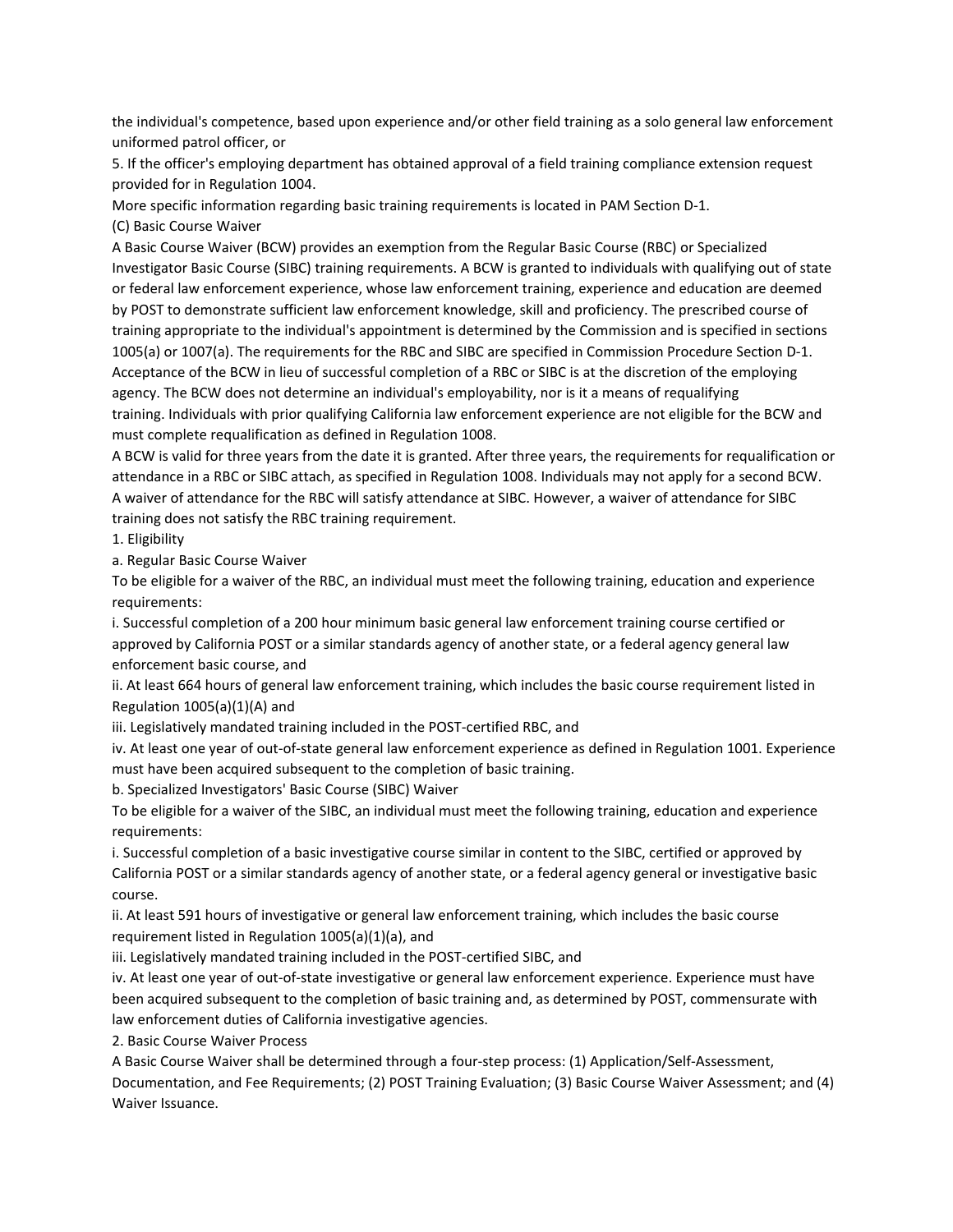Step 1: Basic Course Waiver Application/Self-Assessment and Documentation and Fee Requirements a. Self-Assessment: Prior to submitting an application for a Basic Course Waiver, an individual must conduct a selfassessment to verify successful completion of the requirements listed in the applicable section above.

b. Documentation Requirements: The BCW Application, POST 2-267 (Rev. 10/2020), which is hereby incorporated by reference, must be submitted together with the supporting training, education, and experience documentation described below. The application form must be signed by the individual and the department head, when appropriate. Each application must be accompanied by the following supporting documentation:

i. Basic Course: A certificate of completion and copy of the course curriculum that outlines course content and hours that is consistent with the date of completion on the certificate.

ii. Other Training: Certificates of completion, training records, or similar documentation of related training. iii. Education: Official transcripts. One semester unit shall be equivalent to a maximum of 20 training hours and one quarter unit shall be equivalent to a maximum of 14 training hours.

iv. Experience: Written verification of experience shall be listed on agency letterhead from the department head, training manager, or personnel department for which the applicant was employed. The document must specifically state that the applicant completed at least one year of general law enforcement following completion of basic training (or investigative experience, if appropriate). The letter must be accompanied by a duty statement for the position held by the applicant.

v. Fee: Certified check, money order or electronic payment, payable to the Commission on POST, in the amount specified on the Basic Course Waiver Application (POST 2-267) (Rev. 10/2020).

Incomplete application packets will not be considered for review and will be returned to the applicant. Step 2: POST Training Evaluation

Upon receipt of the completed BCW Application POST 2-267 (Rev. 10/2020), all supporting documents and the appropriate fee, POST will evaluate the individual's prior training, education and experience.

Individuals will be notified if additional supporting documents are necessary and/or if application is deficient in one or more areas. An individual shall have up to 180 days from date of notification to provide additional verification without the payment of an additional evaluation fee. Failure to provide the additional verification within that time period will result in closure of the application process. Once closed, a new application (including training certification information) must be filed, subject to the training standards, testing, and fee requirements in effect at the time of submission of the new application.

The individual and the agency, when appropriate, will be notified of the results of the evaluation. If the application is approved, the individual will be eligible to complete the BCW Assessment Process.

Step 3: Basic Course Waiver Assessment Process

a. Assessment Methods

There are two methods by which the BCW assessment can be accomplished:

(1) Attendance and successful completion of a POST-certified Requalification Course; or

(2) Successful completion of the BCW Testing Process which is only available to individuals who meet the following criteria:

a. Entering California law enforcement with qualifying out of state or federal law enforcement experience, and

b. Will be appointed at middle management or executive rank and will function at the second-level of supervision or above, and

c. Have less than a three year break from the last date of service as a peace officer, and

d. Submits a letter from the prospective hiring agency, signed by the agency head, that includes the intent to hire the applicant at middle management or executive rank, and a description of the intended job classification and duty assignment.

Once an assessment method is chosen, an individual may not switch to the other option. The BCW assessment process must be successfully completed within one hundred eighty days of notification by POST of approval of the evaluation.

Assessment Method 1: POST-Certified Requalification Course.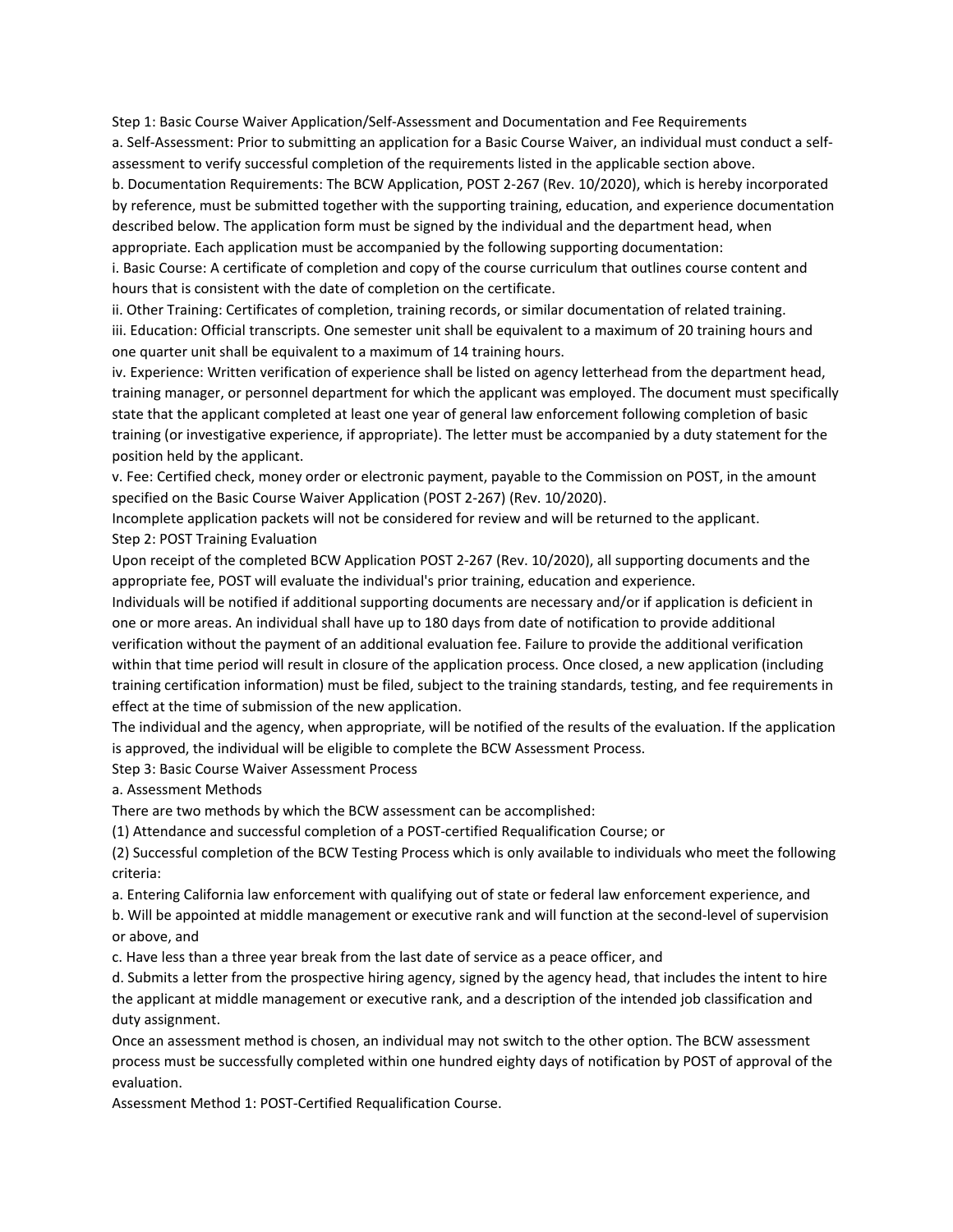i. The 144-hour Requalification Course must be taken through a qualified presenter.

ii. Course content and testing requirements can be found in the POST Training and Testing Specifications. Assessment Method 2: Basic Course Waiver Testing Process.

The testing process consists of the two components identical to the Requalification Course examinations:

i. A comprehensive test designed to evaluate an individual's knowledge of basic course content.

ii. Exercise tests designed to evaluate an individual's manipulative skills acquired in the basic course.

iii. The testing process is to be administered through a POST Testing Center. Both components are graded pass/fail and must be successfully completed.

### b. Retest

i. A comprehensive retest shall be allowed one time only. Arrangements for the comprehensive retest must be made directly with the same POST-certified Requalification Course presenter or POST Testing Center at which the initial comprehensive test was taken. Retesting must take place within ninety days of the initial test. An individual who fails the retest must, before exercising peace officer powers, successfully complete the appropriate POSTcertified basic course.

ii. Retest of one or more modules of the exercise shall be allowed one time only. Arrangements for the skills retest must be made directly with the same POST-certified Requalification Course presenter or POST Testing Center in which the skills examination was originally taken. Retesting must take place within ninety days of the initial test. An individual who does not pass the failed module(s) of the skills retest must, before exercising peace officer powers, successfully complete the appropriate POST-certified basic course (RBC or SIBC).

iii. If the testing requirement is not met due to non-completion or failure of the initial test and retest, the individual is no longer eligible for a waiver and will be required to complete the appropriate POST-certified basic course.

Step 4: Issuance of Waiver/Waiver of Attendance

a. Upon successful completion of the waiver process, a Waiver of Attendance of the appropriate POST-certified basic course will be granted by POST.

b. Acceptance of a waiver for meeting the appropriate Basic Course training standard shall be at the discretion of the employing agency.

(2) Every district attorney investigator or inspector (Penal Code section 830.1), regularly employed and paid as such, in addition to the Regular Basic Course training requirement set forth in Regulation 1005(a)(1) shall complete a POST-certified District Attorney Investigator Transition Course, PAM Section D-14, within 12 months from the date of appointment.

(3) Every peace officer whose primary duties are investigative, except district attorney investigators or inspectors, shall complete, within 12 months from the date of appointment, the Regular Basic Course or the Specialized Investigators' Basic Course, PAM Section D-1-4, as elected by the department head. Departments in the following categories have been identified as primarily investigative and may exercise the option provided in this section: 1) state investigative agencies including the Supreme Court of California, 2) welfare investigations, 3) welfare fraud, 4) social services, 5) human assistance/services, and 6) District Attorney child support divisions or welfare fraud units (appointed under P.C. 830.35).

(4) Every coroner or deputy coroner [as defined in Penal Code section 830.35(c)], regularly employed and paid as such, shall satisfactorily complete the Penal Code section 832 (PC 832) Arrest and Firearms Course, PAM Section D-1-7, before the exercise of peace officer powers. In addition to the PC 832 Arrest and Firearms Course, satisfactory completion of the POST-certified Coroners' Death Investigation Course, PAM Section D-1-6, is also required within 12 months from date of appointment. The Coroners' Death Investigation Course requirement shall only apply to peace officer coroners hired on or after the agency enters the POST program.

(5) Every school police officer employed by a K-12 school district or California Community College district before July 1, 1999, in addition to the Regular Basic Course requirement set forth in subsection1005(a)(1), shall complete a POST-certified Campus Law Enforcement Course [(Regulation 1081(a)] no later than July 1, 2002. Every school police officer employed by a K-12 school district or California Community College district after July 1, 1999, in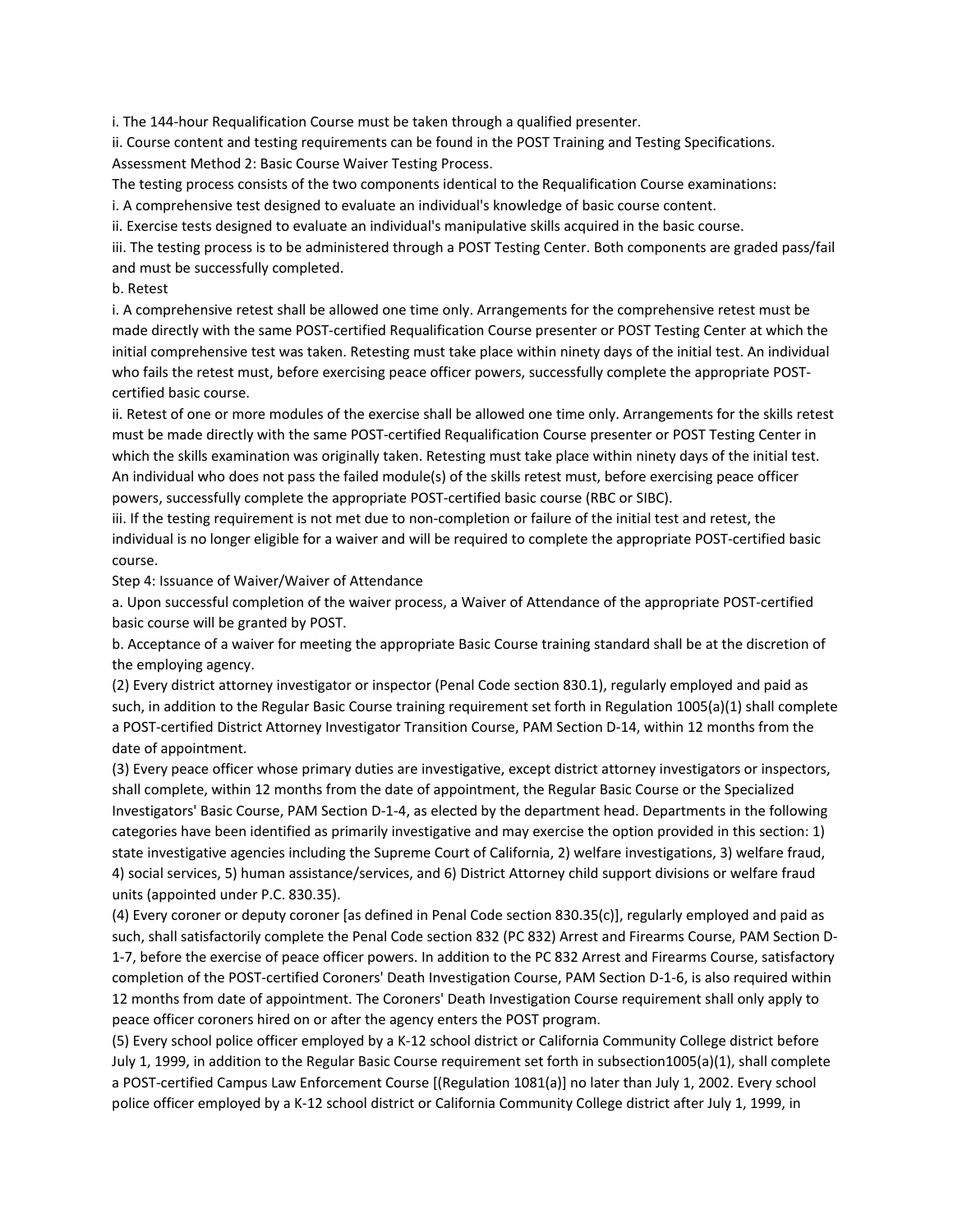addition to the Regular Basic Course, shall complete a POST-certified Campus Law Enforcement Course within two years of the date of first appointment.

(6) Every airport peace officer (Penal Code section 830.33) regularly employed and paid as such, in addition to the Regular Basic Course training requirement set forth in Regulation 1005(a)(1), shall complete a POST-certified Aviation Security Course [Regulation 1081(a)], after appointment. Pursuant to Penal Code section 832.1, any airport peace officer who has not satisfactorily completed the Aviation Security Course within the prescribed time shall not continue to have the powers of a peace officer until the officer has satisfactorily completed the course. (7) Every jail deputy [Penal Code section 830.1(c)] shall satisfactorily meet the training requirements of the PC 832 Arrest and Firearms Course, PAM Section D-1-7; and within 120 days after the date of appointment, shall complete the training required by the Board of State and Community Corrections for custodial personnel pursuant to Penal Code Section 6035, and the training required for custodial personnel of local detention facilities pursuant to Division 1 (commencing with Section 100) of Title 15 of the California Code of Regulations.

(8) Every limited function peace officer shall satisfactorily meet the training requirements of the PC 832 Arrest and Firearms Course, PAM Section D-1-7; however training in the carrying and use of firearms shall not be required when an employing agency prohibits limited function peace officers the use of firearms.

(9) Every peace officer prior to exercising peace officer powers shall complete the requirements of Penal Code Section 832, which may be part of the minimum basic training standard or a separately certified course. (b) Supervisory Course (Required)

(1) Every peace officer (except jail deputies) promoted, appointed, or transferred to a first-level supervisory position after July 1, 2018, shall satisfactorily complete a certified Supervisory Course either 12 months prior to promotion or within 12 months after the initial promotion, appointment, or transfer to such position. An officer who will be appointed within 12 months to a first-level supervisory position or an officer assigned to a quasisupervisory position may attend a Supervisory Course, if authorized by the department head. Requirements for the Supervisory Course are set forth in PAM Section D-3.

(2) Every department participating in the POST reimbursement program may be reimbursed for completion of the Supervisory Course by an officer as described in Subsection 1005(b)(1), provided that the officer is full time and has been awarded or is eligible for the award of the Basic Certificate.

(c) Management Course (Required)

(1) Every peace officer (except all jail deputies) promoted, appointed, or transferred to a middle management position after July 1, 2018, shall satisfactorily complete a certified Management Course either 12 months prior to promotion or within 12 months after the initial promotion, appointment, or transfer to such position. An officer who will be appointed within 12 months to a middle management or higher position or an officer who is assigned to a first-level supervisory position may attend a Management Course, if authorized by the department head. Completion of the Supervisory Course is a prerequisite to attending the Management Course. Requirements for the Management Course are set forth in PAM Section D-4.

(2) Every department participating in the POST reimbursement program may be reimbursed for completion of the Management Course by an officer described in subsection 1005(c)(1), provided the officer is full time and has satisfactorily completed the Supervisory Course.

(3) Every regular officer who is duly elected or appointed to the Board of Directors or Executive Board of a local Peace Officer Association or Deputy Sheriff Association may attend a certified Management Course if authorized by their department head. The officer's jurisdiction may be reimbursed following satisfactory completion of such training provided that the officer has satisfactorily completed the training requirements of the Supervisory Course. (4) Every regular officer who is duly elected or appointed to the Board of Directors of a local Peace Officer Association or Deputy Sheriff Association and is on 100% release from their organization may attend the Management Course without prior approval of their department head.

(d) Continuing Professional Training (CPT) (Required)

CPT is required for certain peace officer and dispatcher personnel who are employed by POST participating departments. The purpose of CPT is to maintain, update, expand, and/or enhance an individual's knowledge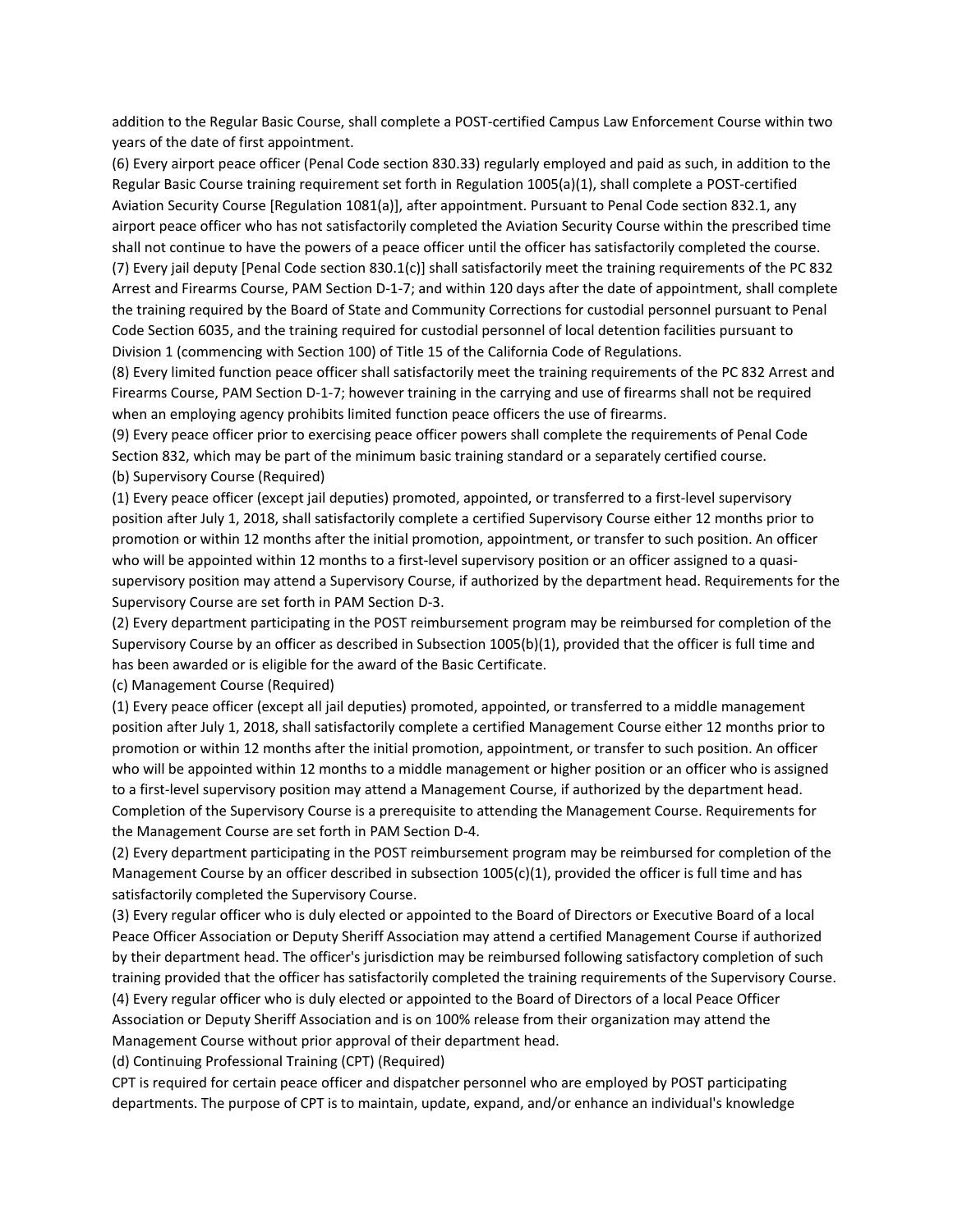and/or skills. CPT is training that exceeds the training required to meet or requalify in entry-level minimum standards. Qualifying and non-qualifying courses are described in Subsection 1005(d)(3) below.

(1) Requirement

Every peace officer (other than a Level III Reserve Peace Office), every Public Safety Dispatcher, and every Public Safety Dispatch Supervisor shall satisfactorily complete the CPT requirement of 24 or more hours of POSTqualifying training during every two-year CPT cycle, based on the statewide CPT Anniversary Date as specified in Subsection 1005(d)(2) below. Completion by jail deputies of in-service training required by Standards and Training for Corrections (STC) for custodial officers [Section 100 et seq. of Title 15] is considered to meet the POST CPT requirement.

Effective January 1, 2009, certain peace officers in specific duty assignments must satisfy a portion of the CPT requirement by completing Perishable Skills training as specified in Subsection 1005(d)(4).

(2) Determination of Two-Year Cycle

The beginning date for the two-year CPT cycle for all POST participating agencies will be January 1, 2009. (A) CPT Cycle Start

Effective January 1, 2009, the CPT Anniversary Date is used to start a peace officer's or dispatcher's CPT training cycle. The actual CPT cycle will start only after the employing department is an authorized participant in the POST Program.

1. One Time Transition Period

For purposes of implementing the CPT Anniversary Date, a transition period, with no CPT requirement, is granted to all personnel appointed to any California peace officer or dispatcher position identified in subsection 1005(d)(1). 2. First-Time Appointments

A grace period with no CPT requirements, is granted when an individual is appointed for the first time to one of the subsection 1005(d)(1) positions. This grace period is the time period between the individual's appointment date and the first occurrence of the CPT Anniversary Date. It is granted to allow completion of entry-level requirements that do not count towards CPT.

3. Reappointments/Lateral Transfers

A grace period, with no CPT requirement, is granted for an individual rehired into one of the subsection 1005(d)(1) positions with the same department or who transfers to a different department. This grace period is the time between the date reappointed and the next cycle CPT Anniversary Date.

4. Reappointments

A grace period, with no CPT requirement, is granted for an individual rehired into one of the subsection 1005(d)(1) positions with the same department. This grace period is the time between the date reappointed and the next cycle CPT Anniversary Date.

(B) Status Changes

As the CPT Anniversary Date is a statewide permanently assigned date, it does not change with status changes within a peace officer or dispatcher classification series (e.g., promotion, lateral transfer, probation, military leave, or administrative leave, etc.)

(C) Dual Employment

In some situations, an individual may have dual employment as a peace officer/peace officer, a

dispatcher/dispatcher, or as a peace officer and a dispatcher.

1. Within the Same Classification

The same requirement applies to a dispatcher working for two departments simultaneously. The individual holding two positions in the same classification (i.e., dispatcher/dispatcher classification) shall be held to the statewide CPT cycle.

2. Within Two Different Classifications

The same requirement applies to an individual employed as a peace officer and a dispatcher whether within the same or different departments (e.g., a peace officer who is also a dispatcher). In such cases, the CPT remains separate for the peace officer job and the dispatcher job. The CPT training must be job-related to qualify. See the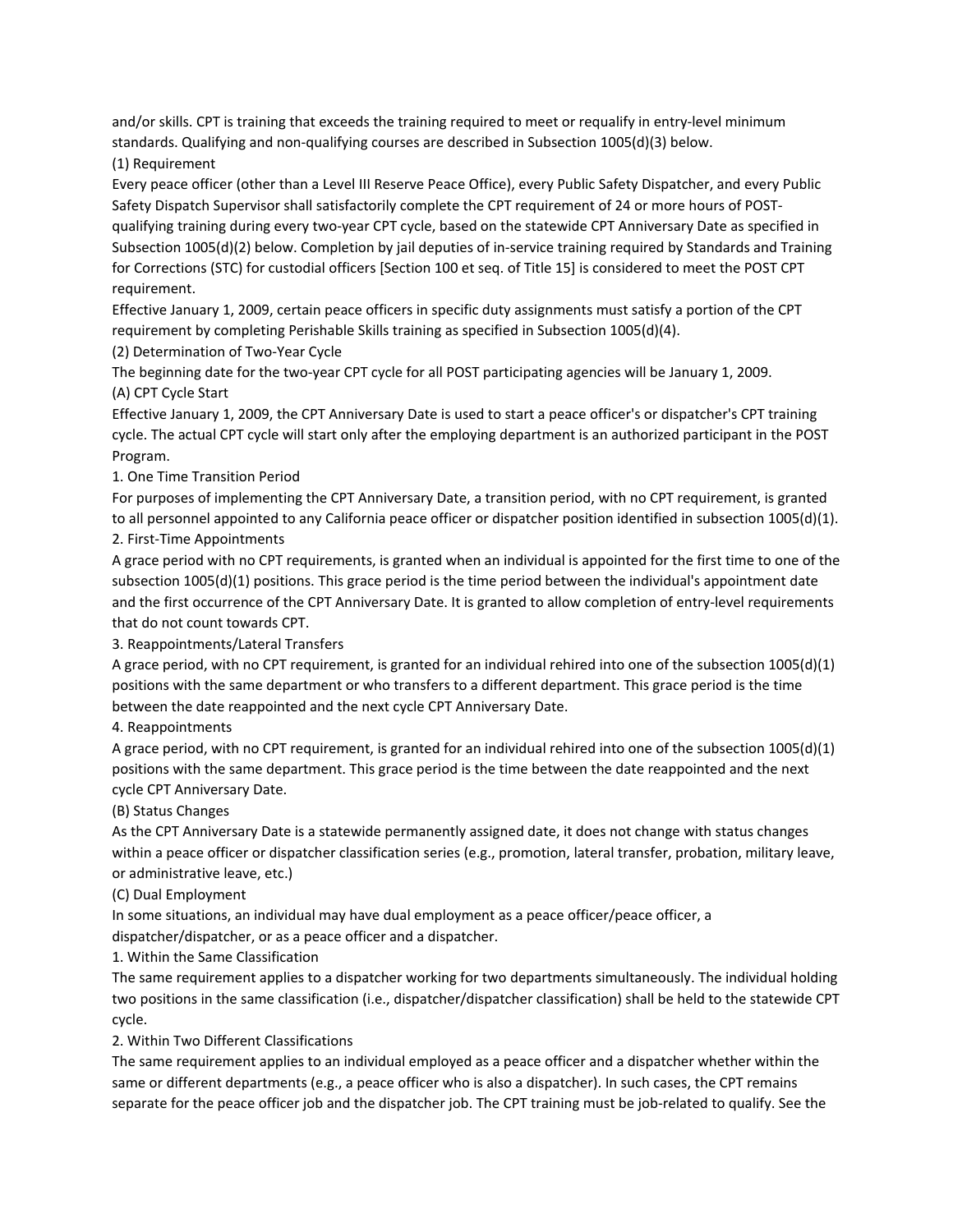examples in subsection 1005(a)(2)(C)3.

3. Dual CPT Credit POST-certified training courses attended by an individual in dual employment, such as a peace officer and dispatcher, may count for CPT credit for both positions/classifications if the training course is job related for both a peace officer and a dispatcher. For example, a Tactical Shotgun course would not qualify as CPT for dispatchers. A Missing Persons course is job-related for both dispatcher and peace officer classifications and would qualify for dual CPT credit.

(D) CPT Training in Excess of 24 Hours

POST-qualifying CPT training in excess of 24 hours during a two-year cycle shall not be credited toward any future or prior CPT cycles.

(3) Qualifying and Non-Qualifying Training

Subsection 1005(d) CPT requirement is met by satisfactory completion of one or more POST-certified courses totaling a minimum of 24 hours, as referenced below.

(A) While recommended topics for CPT are listed in PAM Section D-2, POST-certified training courses may be used for CPT credit, with the exception of the following POST-certified courses that do not qualify for CPT:

Regular Basic Course - Standard Format Regular Basic Course - Modular Format (all components) Field Training Program Investigation and Trial Preparation Course Specialized Investigators' Basic Course PC 832, Arrest and Firearms Course Coroners' Death Investigation Course Campus Law Enforcement Course Aviation Security Course Public Safety Dispatcher's Basic Course POST Requalification Course POST Workshops (those designed to provide input or advice to POST) Field Management Training Team Building Workshops

(B) The CPT requirement may be satisfied by an alternative method of compliance as determined by the Commission, i.e., non-POST-certified courses (refer to Regulation 1060 and PAM Section D-2-3). (4) Perishable Skills Requirements for CPT

Effective January 1, 2002, all peace officers (except reserve officers and jail deputies) below the middle management position are required to complete Perishable Skills training. In-lieu of completing the training, the requirement may be met by successfully passing a presenter-developed test that measures the approved training objectives.

(A) Perishable Skills training shall consist of a minimum of 14 hours in each two-year period. Of the total 14 hours required, a minimum of 4 hours each is required for Arrest and Control, Driver Training/Awareness, and Firearms. A minimum of 2 hours is required for Communications. The required minimum and course objectives for each topic is listed below:

1. Tactical Firearms\* or Force Options Simulator

Minimum Topics/Exercises:

a. Safety Policy/Orientation

- b. Moral Obligations
- c. Use of Force considerations
- d. Policy and/or Legal Standards
- e. Sight Alignment, Trigger Control, Accuracy
- f. Target Recognition and Analysis
- g. Weapons Clearing/Manipulations
- h. Live Fire Tactical/Marking Cartridges
- i. Basic Tactical Firearms Situations, Judgment and Decision-Making Exercise(s)

j. Class Exercises/Student Evaluation/Testing

Course Objectives:

The trainee will:

1. Demonstrate knowledge of their individual Department's Use of Force/Firearms Policy.

2. Identify the tactical analysis key points related to tactical firearms as reported in POST Law Enforcement Officers Killed and Assaulted (LEOKA) Studies (1994 to 2019, hereby incorporated by reference).

3. Demonstrate a minimum standard of tactical handgun proficiency with every technique, exercise, and course-of-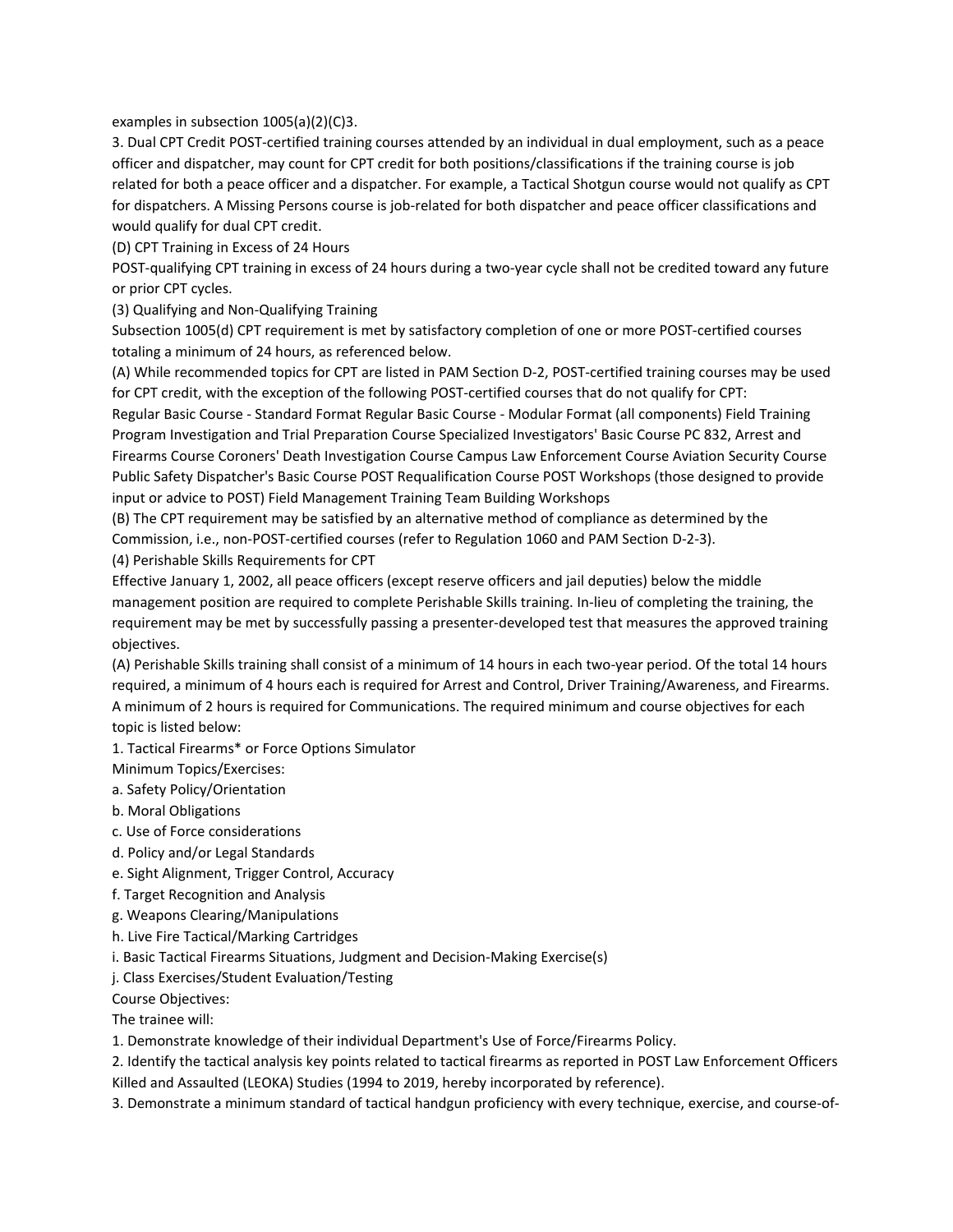fire, to include:

- A. Judgment and Decision-Making
- B. Firearms Safety
- C. Fundamentals of Marksmanship
- D. Safe Drawing and Presenting Firearms
- E. Shoot/No Shoot
- F. Speed, Accuracy and Effectiveness under stress and movement conditions
- G. Shot Placement: Combat Effectiveness
- H. Malfunctions Clearing
- I. Loading/Reloading
- \*All minimum topics shall be included regardless of whether the course is completed using live fire or simulated.
- 2. Driver Training/Awareness or Driving Simulator\*
- Minimum Topics/Exercises:
- a. Safety Policy/Orientation
- b. Policy, legal and moral issues
- c. Vehicle Dynamics
- d. Defensive driving
- e. Intersections exercise(s)
- f. Backing/parking exercise(s)
- g. Behind the wheel exercises to improve driving skills judgment and decision making
- h. Class Exercises, Student Evaluation, and or optional Testing

Course Objectives:

The trainee will:

- 1. Demonstrate knowledge of their Driver Training/Awareness skills and techniques
- 2. Demonstrate a minimum standard of psychomotor skills with every technique and exercise to include:
- A. Judgment and Decision-Making
- B. Policy, Legal and Moral Issues
- C. Basic Driving Principles and Vehicle Dynamics
- D. Defensive Driving

\*All minimum topics shall be included regardless of whether the course is completed behind the wheel or in a simulator.

- 3. Arrest and Control
- Minimum Topics/Exercises:
- a. Policies, legal standards, and report writing
- b. Use of Force considerations
- c. Safety orientation and warm-up(s)
- d. De-escalation/Verbal commands in exercise(s)
- e. Body balance/stance/movement patterns in exercise(s)
- c. Search in exercise(s)
- g. Equipment/Restraint device(s) use in exercise(s)
- h. Subject's Actions and Officer's response to force
- i. Control/Takedown in exercise(s) Verbal command
- j. Class exercises/Student Evaluation/Testing
- k. Recovery/First Aid (as applicable)

Course Objectives:

The trainee will:

- 1. Demonstrate knowledge of their individual Department Use of Force Policy and current case law.
- 2. Demonstrate knowledge of the importance of mental and physical conditioning as it relates to effective arrest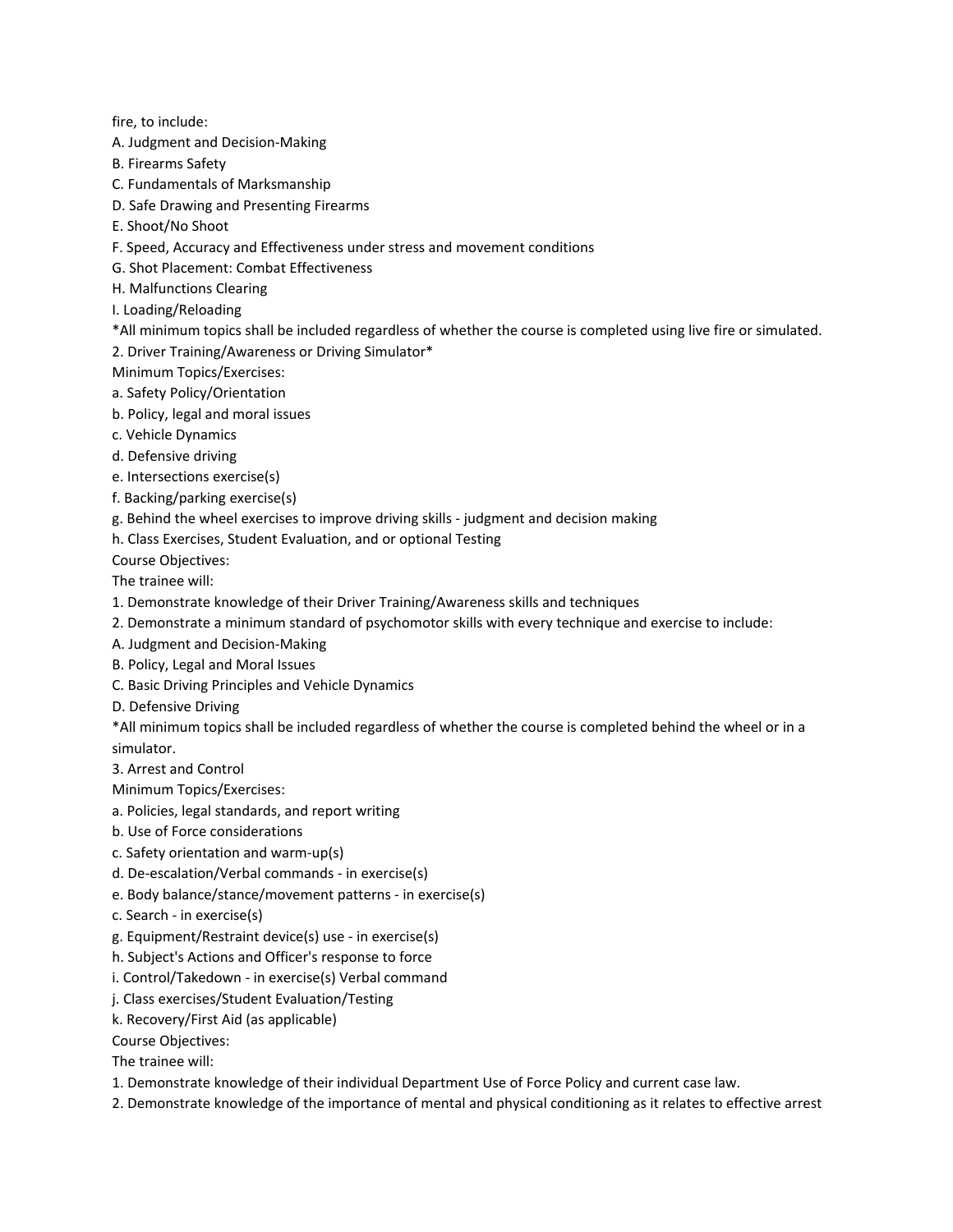and control techniques

- 3. Demonstrate a minimum standard of arrest and control skills with every technique and exercise, to include:
- A. Judgment and Decision-Making
- B. Officer Safety
- C. Body Balance, Stance, and Movement
- D. Searching/Handcuffing Techniques
- E. Control Holds/Takedowns
- F. De-escalation/Verbal Commands
- G. Effectiveness Under Stress Conditions
- 4. Strategic Communications
- Minimum Topics/Exercises:
- a. Officer Safety
- b. Escalation Versus De-escalation
- c. Communication Elements
- d. Listening Skills
- e. Questioning Techniques
- f. Persuasion
- g. People with Disabilities
- h. Team Communication During a Critical Incident
- i. Class Exercises/Student Evaluation/Testing

Course Objectives:

The student will:

1. Demonstrate the basic components of communication skills and techniques.

- 2. Demonstrate the importance of listening and persuasion skills as they relate to effective strategic communication.
- 3. Demonstrate the skills needed to communicate effectively.
- 4. Demonstrate a minimum standard of strategic communication skills with every technique and exercise, to include:
- A. Officer Safety
- B. Listening/Persuasion
- C. Judgment and Decision-Making
- D. De-escalation, Verbal Commands
- E. Effectiveness under Stress Conditions

For the 2021-2022 CPT cycle, individuals who completed any of the Perishable Skills courses between January and July 2021, adhering to prior versions of the required Minimum Topics and Course Objectives, will remain compliant for the remainder of the cycle.

It is recommended that managers and executives complete, within their two-year compliance cycle, two hours of CPT devoted to updates in the perishable skills topical areas enumerated above.

(B) Agency Exemptions

Agencies may request an exemption from all or part of the Perishable Skills and Communications training requirement. Agencies must request an exemption in writing and provide an attestation that their peace officers do not carry firearms, or they infrequently interact with or effect physical arrests of criminal suspects, or do not utilize marked emergency vehicles during normal course of business.

(C) Perishable Skills Program (PSP) Instruction Exemptions

Instructors who are certified or qualified (see section 1070 or 1004(a)(5)(A), respectively) to instruct a Perishable Skills course are exempt from attending a PSP course as a student in the topic they are qualified or certified to instruct, and are exempt from being required to demonstrate their competency by successfully passing a presenter-developed test that measures the approved training objectives for PSP credit, if they have presented a